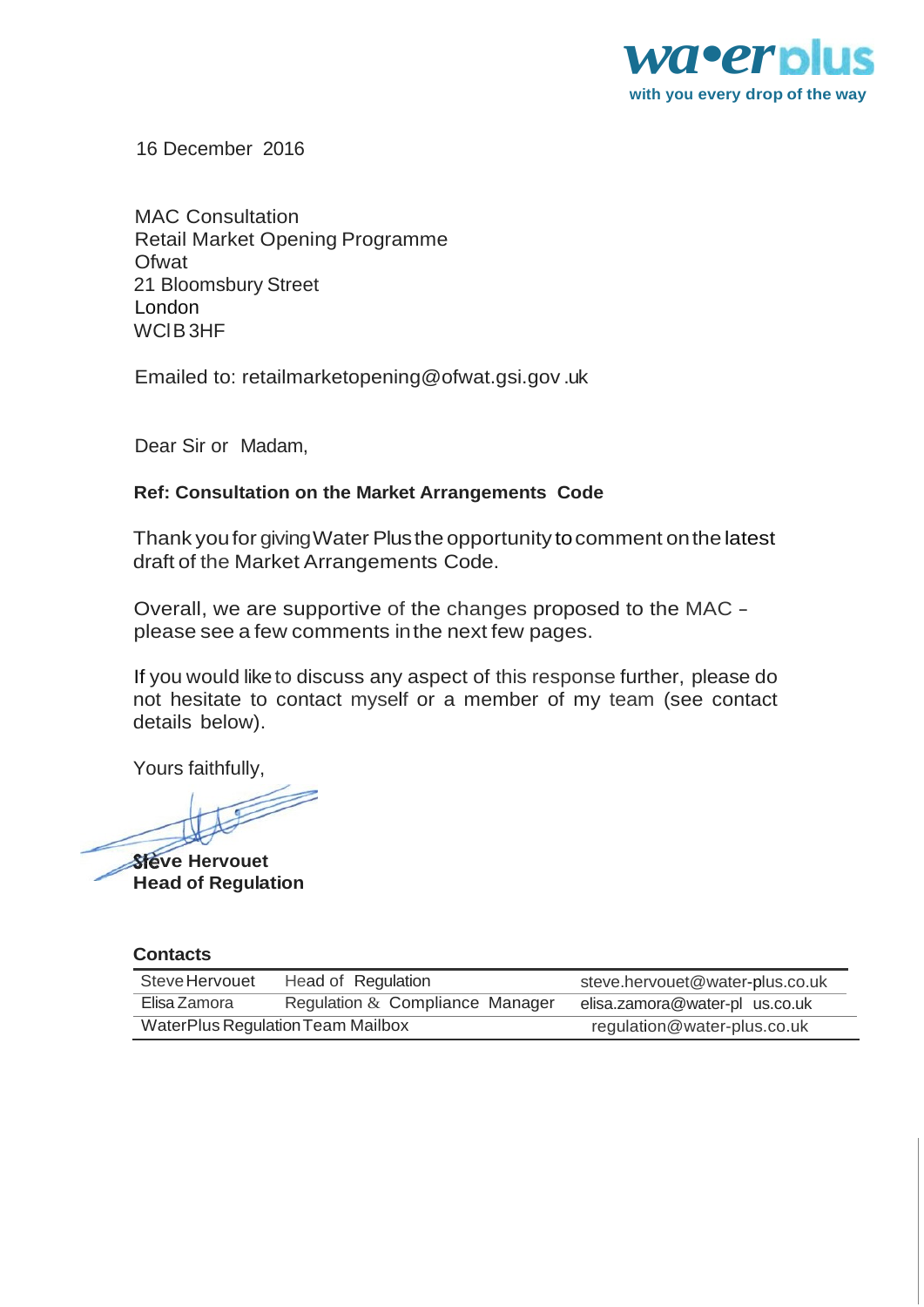

## **ConsultationQuestions**

We would be grateful for comments on the MAC drafting set out in the Consultation. In addition, we wouldwelcome any suggested improvements to the MAC for the purposes of Market Opening as well as issues such as the document hierarchy or Stapling Condition.

To aid our consideration of your comments or suggested drafting it would be helpful if you could ensure that you make a full reference to the MAC provision you are making a comment about or to which you are suggesting a change.

In addition you should explain the rationale for the comment or suggested change together with your view on whether the change is needed prior to Market Opening and why. You should also explain why this change has not be raised earlier to the ICP or indeed whether this change has already been considered by the ICP.

### **1. Summary**

We broadly support the changes proposed to the Market Arrangements Code and we agree that the proposed changes will make the code change process more robust and effective.

However *we* would welcome clarity on how it can be demonstrate that the new arrangements proposed inthe MarketArrangements Code are beneficial to the development of the market and the efficiency of the change process.

# **2. Timetable Changes (Sections 7.1.2 (e), 7.2.1, 7.2.3, 7.1.2 (d))**

We agree that the timetable changes are required to allow a faster response in situations where code changes are required as part of the implementation of wider regulatory developments or legislative changes, and we support the changes being introduced to accommodate this.

### **3. Applicable Law Proposals (Sections 7.1.3, 7.2.1 (b))**

We approve the suggested changes to enact Applicable Law proposals.